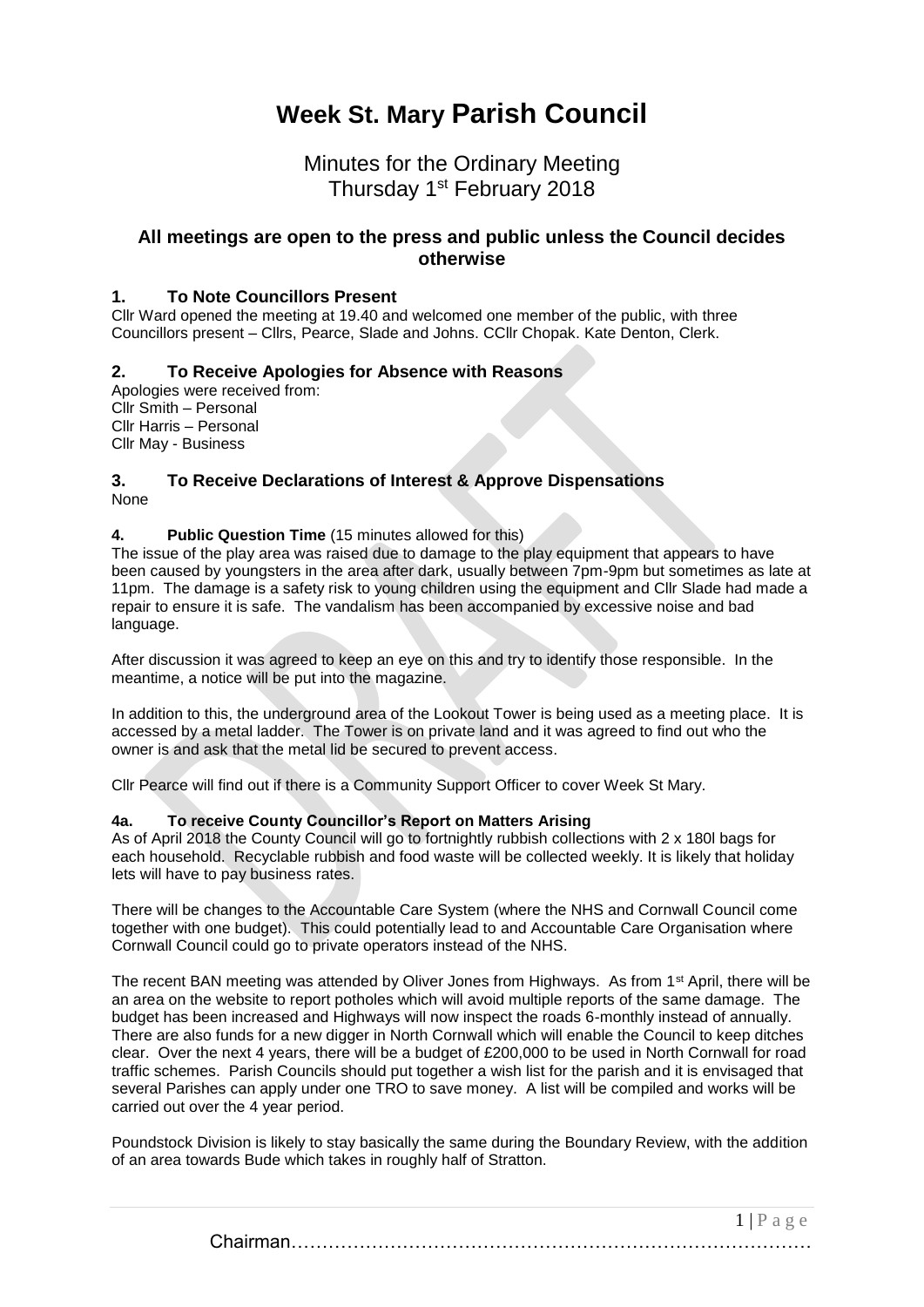Nick Truscott looks after bus transport and CCllr Chopak had spoken to him about the current contract. There is no risk of the bus service ceasing until the contract ends in September but the current provider will not tender when the contract ends so there is a risk that there will be no regular bus service after this time.

# **5. To receive and approve the Minutes of:**

It was **resolved** to approve the minutes of Ordinary Meeting Thursday 4th January 2018. **Proposed: Cllr Slade Seconded: Cllr Pearce Unan 17/089**

# **6. To receive Clerk's report on Matters Arising:**

Playing field repairs – an email had been received from the Football Club confirming that they are aware of the damage to the netting and the drain cover and due to further damage caused by recent high winds, repairs will be made once the weather improves. Following a query from the Parish Council about insurance cover for the temporary lighting on the tennis courts, confirmation was received that liability insurance is held for training on the courts.

Highways have looked at the flooding in Goscott Corner area and will arrange a digger to clear the ditch to alleviate the problem.

There are no specific Neighbourhood Plan advisers available and the Parish Council had been referred to their local County Councillor for assistance. There is information on the Cornwall Council website and CCllr Chopak informed the meeting that local people should be involved. There is no housing allocation for the area over the next 5 years so there is time to look into this further. A grant of £700 can be obtained for the first year for advertising, web site and getting people involved. This does not have to be returned if the Neighbourhood Plan doesn't go ahead. It was agreed to discuss this again at the next meeting.

A Co-option notice had been drafted and this was amended after discussion. It will be put in the magazine, on the noticeboard and on the website.

# **7. Planning**

Any late applications received will be discussed under this section

#### **7a Applications**

**PA18/00111 Notification of proposed works to trees in a conservation area**. Crown reduction of Beech to a final height of 13 metres and spread of 10 metres and felling of Leylandii. Box Tree House, Week St Mary.

After discussion it was resolved to comment that the Parish Council is pleased to see that proper planning channels have been followed in this instance.<br>**Proposed: CIIr Ward Seconded: CIIr Pearc** 

**Proposed: Cllr Ward Seconded: Cllr Pearce Unan 17/090 7b Decisions**

**PA17/03284/PREAPP - Pre-application advice for erection of 2 dwellings**, Land Adj To Damar Cottage, Week St Mary. Decided, advice given. Noted.

# **8. Portfolio Reports:**

**Public Transport –** discussed in CCllr report

**Community Policing –** discussed in Item 4

**Playground/Playing Field** – discussed in Item 4

**Highways**, **Footpaths & Greens** – work on Week Ford bridge started in January and is likely to be finished by the beginning of April.

**Adult Social Care –** discussed in CCllr report

**BAN –** discussed in CCllr report

**Neighbourhood Plan –** discussed in Clerk's report

**Toilets** – no new information

# **9. Correspondence**

CALC Newletters – none for January

GDPR Training – Cllr Ward has had training on this and has been working on it for several months. It was agreed that he would meet with the Clerk and Cllr Pearce at a time to be arranged. Clerk to email some dates and speak to CALC regarding training in North Cornwall.

> $2 | P a \ge e$ Chairman…………………………………………………………………………